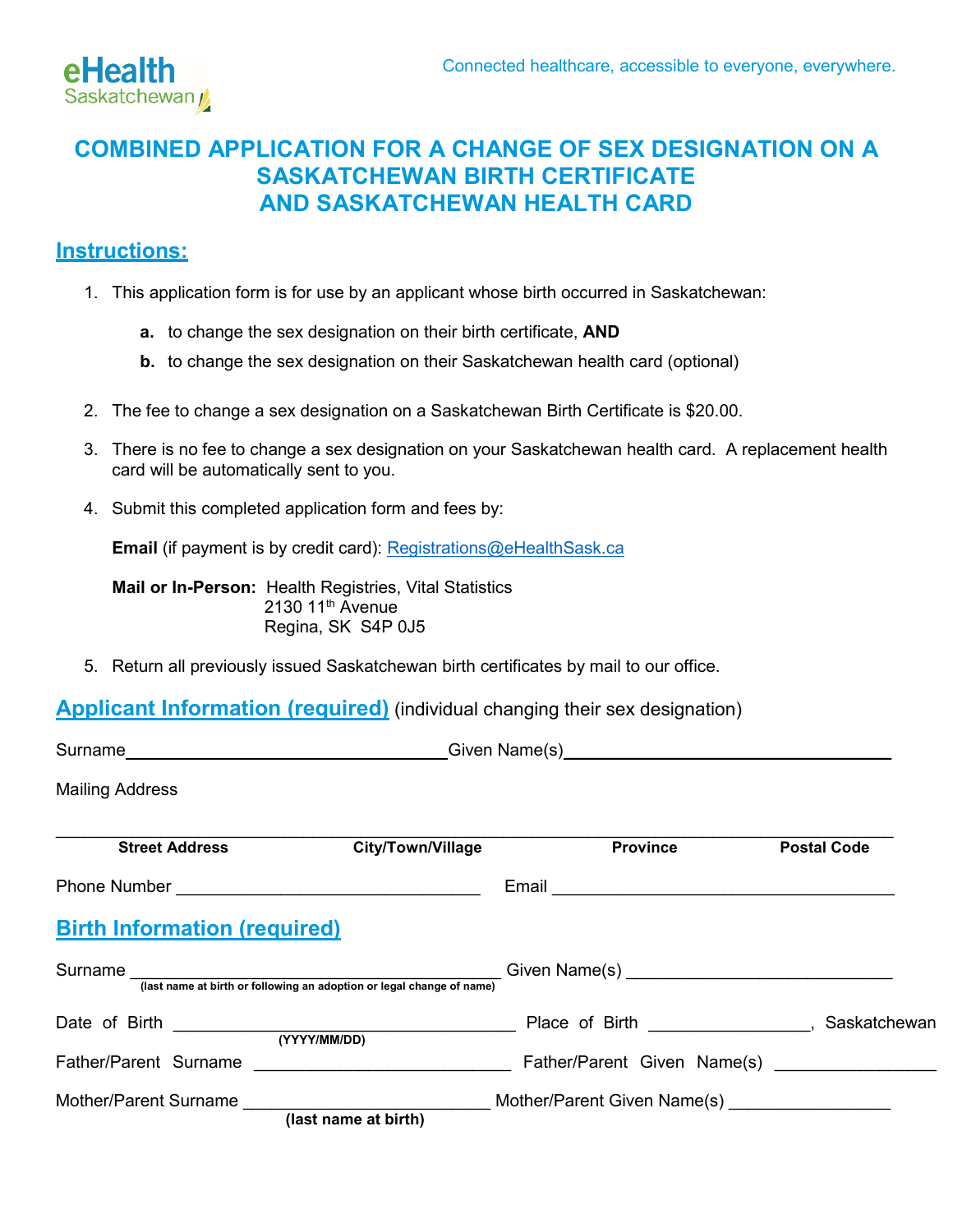

## **Request to Change Birth Certificate & Statutory Declaration (required) – Vital Statistics**

I, \_\_\_\_\_\_\_\_\_\_\_\_\_\_\_\_\_\_\_\_\_\_\_\_\_\_\_\_\_\_\_\_\_\_, make an election to change my sex designation on my

**(Applicant's current full legal surname and given names) Saskatchewan Birth Certificate** to **Check one:** ☐ **Male OR** ☐ **Female OR** ☐ **X (Non-Binary)** I have assumed, identify with, and intend to maintain the gender identity that corresponds with the requested change to my sex designation. I make this solemn declaration conscientiously believing it to be true and knowing it to be of the same force and effect as if made under oath, and by virtue of the Canada Evidence Act. Declared before me at \_\_\_\_\_\_\_\_\_\_\_\_\_\_\_\_\_\_\_\_\_\_\_\_\_ in the Province/State/Country of \_\_\_\_\_\_\_\_\_\_\_\_\_\_\_ (**city, town, village**) On \_\_\_\_\_\_\_\_\_\_\_\_\_\_\_\_\_\_\_\_\_\_\_\_\_\_\_\_\_\_\_\_ \_\_\_\_\_\_\_\_\_\_\_\_\_\_\_\_\_\_\_\_\_\_\_\_\_\_\_\_\_\_\_\_\_\_\_\_\_\_\_\_\_\_\_ **(Date (YYYY/MM/DD) Signature of Applicant** \_\_\_\_\_\_\_\_\_\_\_\_\_\_\_\_\_\_\_\_\_\_\_\_\_\_\_\_\_\_\_\_\_\_\_\_\_\_\_\_\_\_\_\_\_\_\_\_\_\_\_\_\_\_\_ **Signature of a Commissioner for Oaths, Notary Public, or Solicitor**  My commission/appointment expires: \_\_\_\_\_\_\_\_\_\_\_\_\_\_\_\_\_\_\_\_\_\_\_ **(YYYY/MM/DD) Supporting Statement from Health Care Professional for Change of Sex Designation (required) – Vital Statistics**  I, \_\_\_\_\_\_\_\_\_\_\_\_\_\_\_\_\_\_\_\_\_\_\_\_\_\_\_\_\_\_\_\_\_\_\_\_\_\_\_\_\_\_\_\_\_\_\_\_\_\_\_\_\_\_\_\_\_\_\_\_\_\_\_\_\_\_\_\_\_\_\_\_\_\_\_\_\_\_\_\_\_\_\_\_\_\_\_\_\_\_\_\_\_\_\_\_\_\_\_\_\_ **Print Full Name of Professional** Of  $\mathcal{L}_\mathcal{L} = \{ \mathcal{L}_\mathcal{L} = \{ \mathcal{L}_\mathcal{L} = \{ \mathcal{L}_\mathcal{L} = \{ \mathcal{L}_\mathcal{L} = \{ \mathcal{L}_\mathcal{L} = \{ \mathcal{L}_\mathcal{L} = \{ \mathcal{L}_\mathcal{L} = \{ \mathcal{L}_\mathcal{L} = \{ \mathcal{L}_\mathcal{L} = \{ \mathcal{L}_\mathcal{L} = \{ \mathcal{L}_\mathcal{L} = \{ \mathcal{L}_\mathcal{L} = \{ \mathcal{L}_\mathcal{L} = \{ \mathcal{L}_\mathcal{$ **Street Address City/Town/Village Province Postal Code** Phone  $\blacksquare$ Am a registered: ☐ **Physician** ☐ **Psychologist Registration/Certificate/License Number**\_\_\_\_\_\_\_\_\_\_\_\_\_\_\_\_\_\_\_ I am a member in good standing and am licensed to practice within Saskatchewan or within another Canadian jurisdiction. (If outside of Canada, attach proof of qualification to practice in that jurisdiction).

| I have treated or evaluated |                                     | whose date of birth is |                   |
|-----------------------------|-------------------------------------|------------------------|-------------------|
|                             | <b>Full Legal name of Applicant</b> |                        | Date (YYYY/DD/MM) |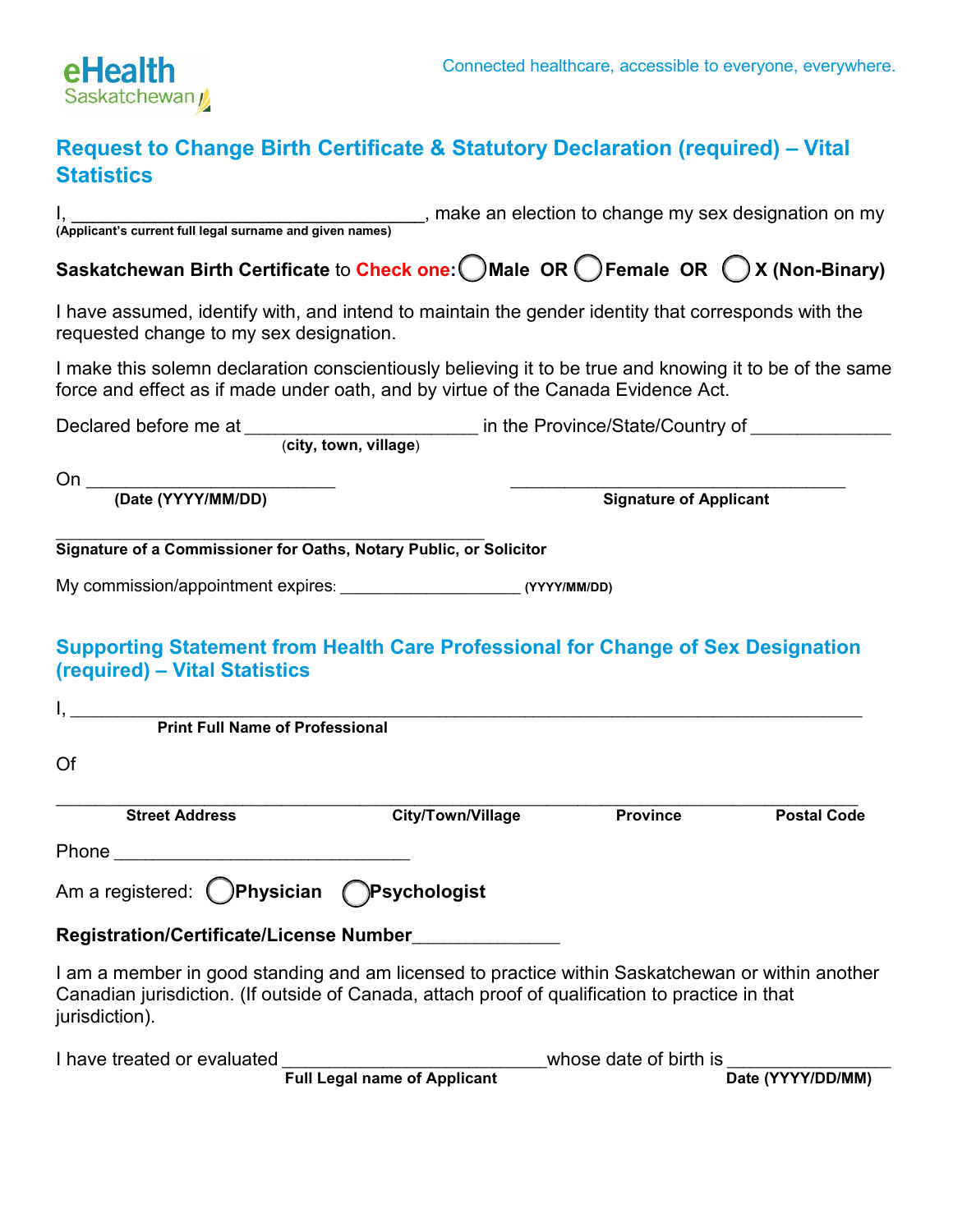

In my professional opinion, the applicant has assumed, identifies with and is maintaining the gender identity of:

**(check one)** ☐ **MALE** ☐ **FEMALE** ☐ **X (Non-Binary)**

that corresponds with the requested amendment to the sex designation on their statement of live birth. In my professional opinion, the change of sex designation on the applicant's statement of live birth is appropriate.

**Check ONLY If the Applicant is Under 18 Years of Age**

☐ In my professional opinion the applicant has the capacity to make health care decisions.

\_\_\_\_\_\_\_\_\_\_\_\_\_\_\_\_\_\_\_\_\_\_\_\_\_\_\_\_\_\_\_\_\_\_\_\_\_\_\_\_\_\_\_\_\_\_\_\_\_\_\_ \_\_\_\_\_\_\_\_\_\_\_\_\_\_\_\_\_\_\_\_\_\_\_\_\_\_\_\_\_ **Signature of Health Care Professional Date (YYYY/MM/DD)** 

# **Request to Change Sex on Health Card – Health Registries (required)**

I make an election to change my sex designation on my:

**Saskatchewan Health Card** to

|  | Check one: Male OR CFemale OR OX (Non-Binary) |  |
|--|-----------------------------------------------|--|
|  |                                               |  |

My Health Services Number (HSN) is (if known) \_\_\_\_\_\_\_\_\_\_\_\_\_\_\_\_\_\_\_\_\_\_\_\_\_\_\_\_\_\_\_\_\_\_

When you change your sex designation on your health card a new card will automatically be issued. Please indicate the type of health card you would like sent to you: **Check one of the following:**

I request a health card with my sex designation displayed I request a health card without my sex designation displayed I request a health card with gender X displayed

**If I choose to change the sex designation on my Saskatchewan Health Card, I acknowledge that there are provincial health screening programs and services that are specific to either men or women (such as prostate screening or mammography). Responsible health organizations try to ensure that eligible patients receive information related to these services. If the sex designation on my health card is changed, I understand that I should speak to my physician or another health care professional about screening programs and other implications to the quality of care provided to me, as it relates to changing the sex designation on my health card.** 

**I acknowledge if I request a health card without my sex designation displayed that sex is retained within the confidential health system. There will be no sex physically displayed on the health card.**

\_\_\_\_\_\_\_\_\_\_\_\_\_\_\_\_\_\_\_\_\_\_\_\_\_\_\_\_\_\_\_\_\_\_\_\_\_\_\_\_\_\_\_\_\_\_\_

\_\_\_\_\_\_\_\_\_\_\_\_\_\_\_\_\_\_\_\_\_\_\_\_\_\_\_\_\_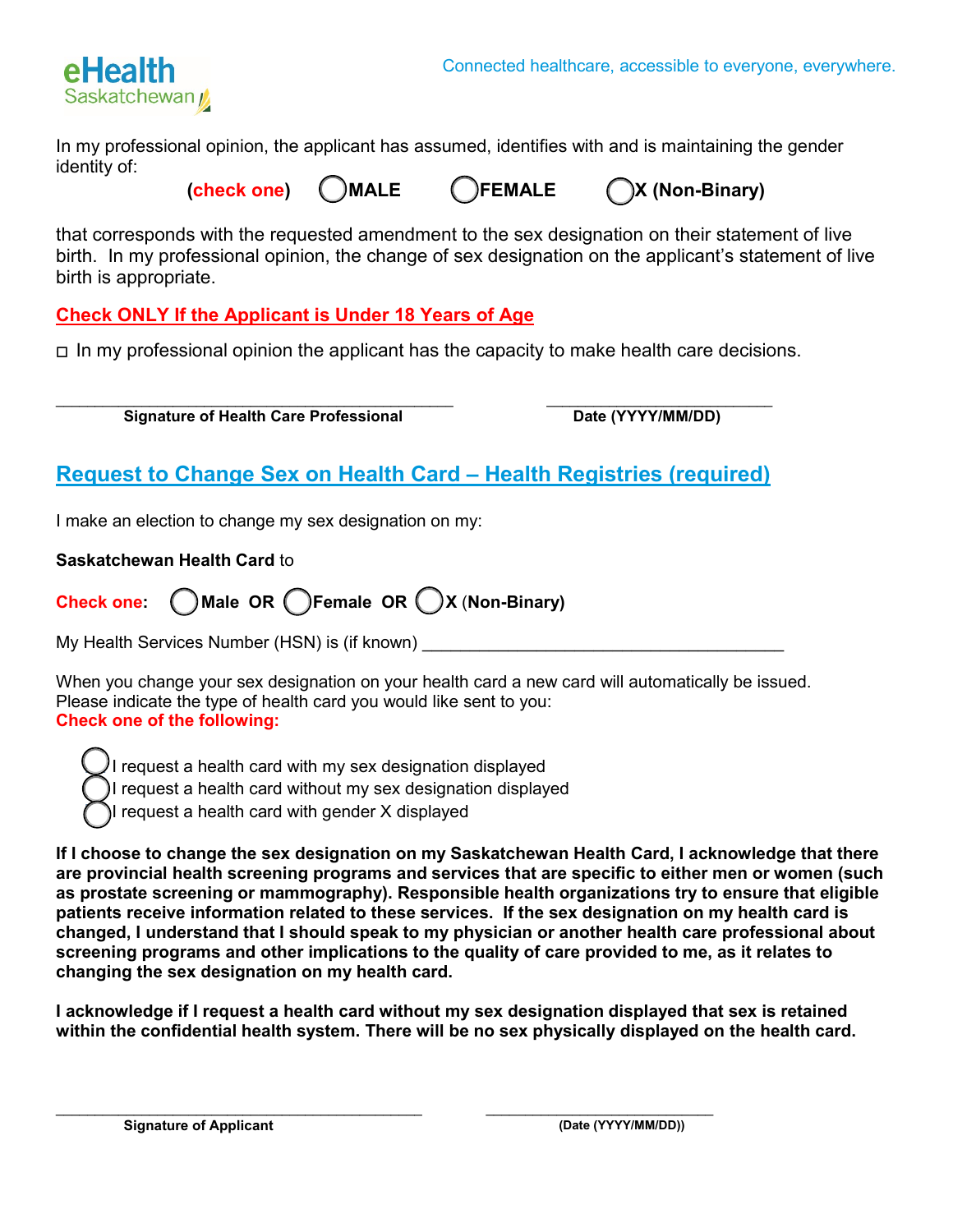

#### **BIRTH CERTIFICATE REQUEST FORM (OPTIONAL)**

The fee to change a sex designation on a Saskatchewan Birth Certificate is \$20.00.

If you wish to **purchase a birth certificate** with the amended sex designation, indicate the number of certificates below and **include a copy of your identification** outlined below and the appropriate **fees** with this application.

**Government Issued Photo ID such as:** Photo Driver's License **Health Card** Passport **Student ID Card**<br>
Native Status Card<br>
Native Status Card Native Status Card<br>
Citizenship Card<br>
Court Order Citizenship Card<br>Permanent Resident Card

# **ONE PIECE REQUIRED TWO PIECES REQUIRED Other ID such as:**

Utility Bill i.e. SaskPower, SaskEnergy, etc.that displays name and address Bank Statement, Residential Lease, Mortgage Document, Income Tax Statement, Cancelled Cheque, Social Assistance Benefit that displays name and address

#### **Quantity Fee Per Certificate Type of Certificate**

| \$20 | Cost to amend birth registration to show amended sex designation.<br><u>(This fee must be included in your total.)</u>                                                               |
|------|--------------------------------------------------------------------------------------------------------------------------------------------------------------------------------------|
| \$35 | <b>Short Form Birth Certificate (does not include parental information)</b>                                                                                                          |
|      | <b>Includes:</b> full name of the individual, date of birth, place of birth, sex,<br>registration number, registration date, date certificate issued.                                |
|      | $\Box$ I do <b>NOT</b> want sex displayed on this birth certificate (optional)                                                                                                       |
| \$40 | Long Form Birth Certificate (includes parental information)                                                                                                                          |
|      | Recommended for individuals under age 16                                                                                                                                             |
|      | Includes: full name of the individual, date of birth, place of birth, sex, parents'<br>names and places of birth, registration number, registration date, date<br>certificate issued |
|      | $\Box$ I do <b>NOT</b> want sex displayed on this birth certificate (optional)                                                                                                       |
| \$55 | Copy of Registration of Live Birth (not a birth certificate)                                                                                                                         |
|      | Copy of the registration of live birth printed on certified paper<br>Commonly required for international purposes<br>Not usually acceptable for personal identification              |

 **\*\*\*Please complete the attached payment form if your payment is by credit card\*\*\***